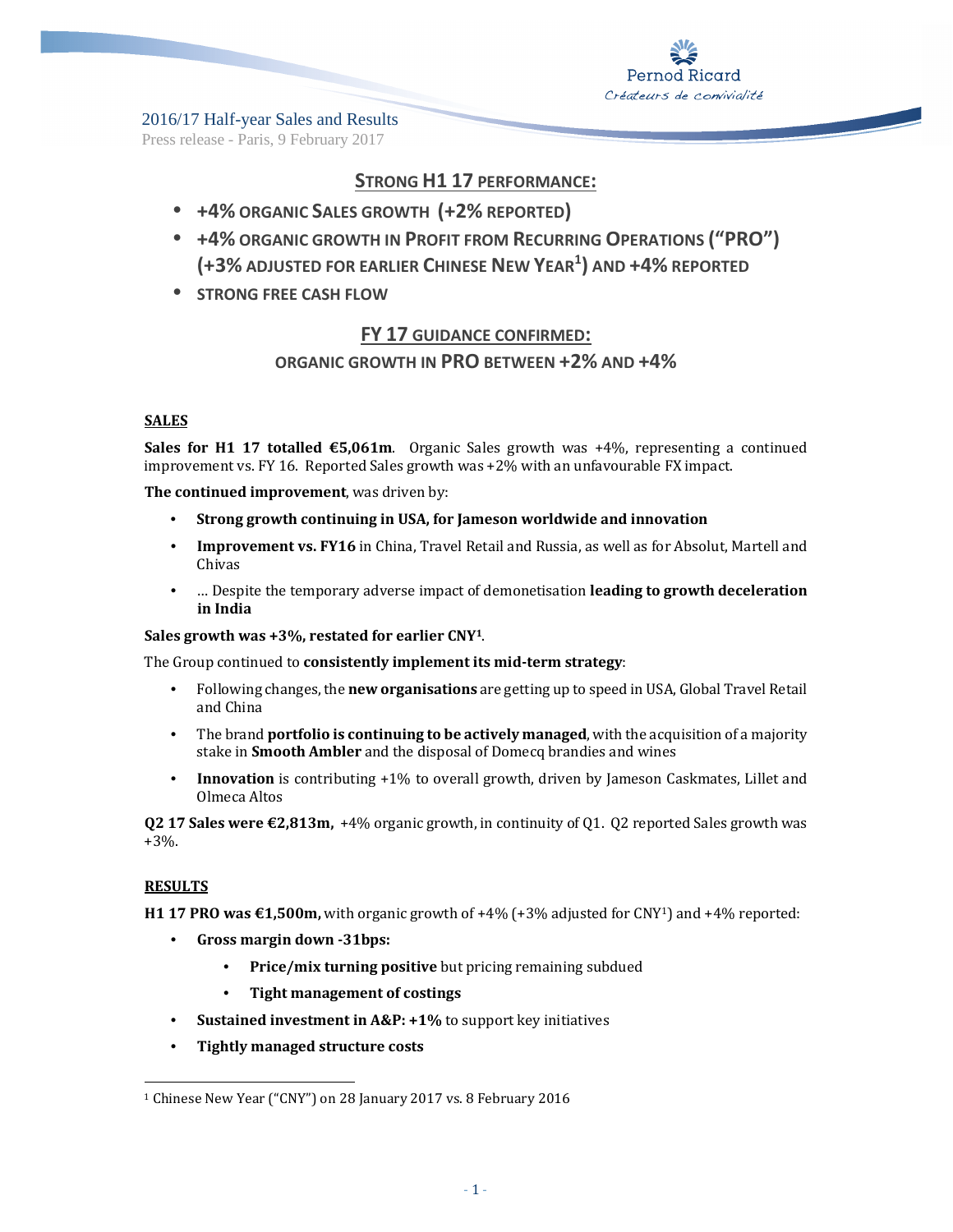

2016/17 Half-year Sales and Results Press release - Paris, 9 February 2017

**The Operational efficiency implementation is on track with the 2020 roadmap <sup>1</sup>** covering manufacturing, procurement, A&P and supply chain.

**Financial expenses from recurring operations were down €16m** thanks to the average cost of debt reducing from 4.2% to 4.0% in H1 17. For full-year FY17, the cost of debt is expected to be **3.8%.**

The **tax rate on recurring operations was 25.7% in H1,** close to the c. 26% expected for FY17.

**Reported Group share of Net Profit from Recurring Operations was €957m,** +5% vs. H1 16.

**Reported Group share of Net profit was €914m,** +3% vs. H1 16.

### **FREE CASH FLOW AND DEBT**

 $\overline{a}$ 

**Cash generation was very strong,** with Free Cash Flow of €658m, +34% vs. H1 16, partly enhanced by phasing**.** 

**Net debt increased by €237m to €8,953m** mainly driven by an adverse translation adjustment on USD-denominated debt (EUR/USD parity on 30 June 2016 at 1.11 vs. 31 December 2016 at 1.05.)

**The Net debt / Ebitda ratio at average rates decreased to <3.4,** an improvement vs. both 31/12/15 (<3.6) and 30/06/16 (3.4), in spite of adverse cash seasonality.

As part of this communication, **Alexandre Ricard**, Chairman and Chief Executive Officer, declared,

"*Our half-year results are strong, delivering a continued performance improvement. Our strategy remains consistent and is driving results.* 

*For full year FY 17, in an uncertain environment, we plan to continue improving our business performance year-on-year vs. FY 16. We will continue to support priority markets, brands and innovations while focusing on operational excellence. We expect to deliver organic growth in Profit from Recurring Operations in line with the guidance of +2% to +4% 2."* 

<sup>&</sup>lt;sup>1</sup> Initiatives to contribute over the period FY16 to FY20 total P&L savings of c. €200m, of which around half will be reinvested in A&P, and cash savings of c. €200m

<sup>&</sup>lt;sup>2</sup> Over the full FY17, the FX impact on PRO is estimated at approximately  $+ \epsilon$  80m, based on average FX rates for full FY 17 projected on 31 January 2017 , particularly a EUR/USD rate of 1.09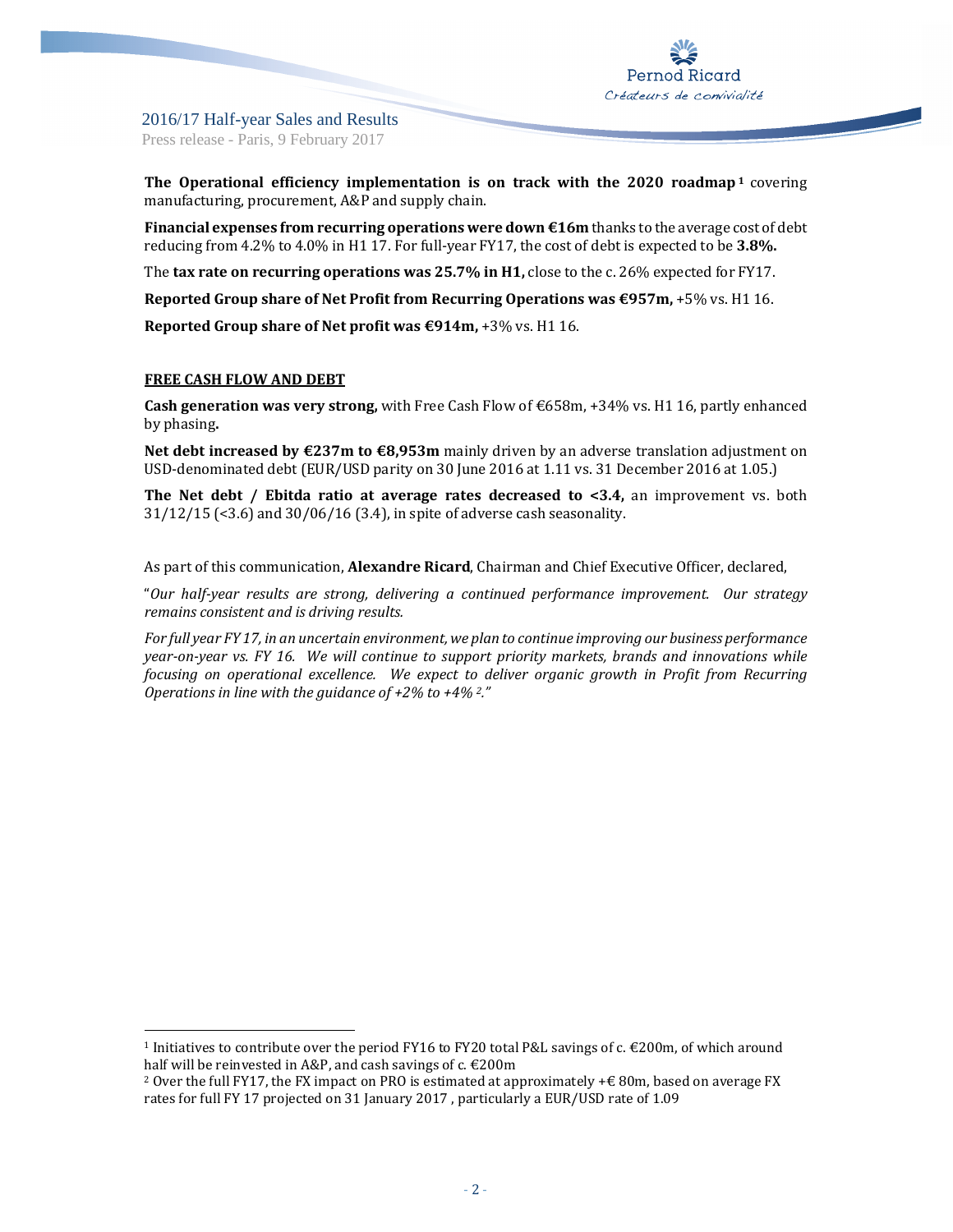Press release - Paris, 9 February 2017

*All growth data specified in this presentation refers to organic growth, unless otherwise stated. Data may be subject to rounding.* 

*A detailed presentation of H1 17 Sales and Results can be downloaded from our website: www.pernod-ricard.com*

*Limited audit procedures have been carried out on the half-year financial statements. The Auditors' report on their limited review is being prepared and will be available on our website.* 

#### *Definitions and reconciliation of non-IFRS measures to IFRS measures*

*Pernod Ricard's management process is based on the following non-IFRS measures which are chosen for planning and reporting. The Group's management believes these measures provide valuable additional information for users of the financial statements in understanding the Group's performance. These non-IFRS measures should be considered as complementary to the comparable IFRS measures and reported movements therein.* 

#### *Organic growth*

*Organic growth is calculated after excluding the impacts of exchange rate movements and acquisitions and disposals. Exchange rates impact is calculated by translating the current year results at the prior year's exchange rates.* 

*For acquisitions in the current year, the post-acquisition results are excluded from the organic movement calculations. For acquisitions in the prior year, post-acquisition results are included in the prior year but are included in the organic movement calculation from the anniversary of the acquisition date in the current year.* 

*Where a business, brand, brand distribution right or agency agreement was disposed of, or terminated, in the prior year, the Group, in the organic movement calculations, excludes the results for that business from the prior year. For disposals or terminations in the current year, the Group excludes the results for that business from the prior year from the date of the disposal or termination.* 

*This measure enables to focus on the performance of the business which is common to both years and which represents those measures that local managers are most directly able to influence.* 

#### *Free cash flow*

*Free cash flow comprises the net cash flow from operating activities excluding the contributions to Allied Domecq pension plans, aggregated with the proceeds from disposals of property, plant and equipment and intangible assets and after deduction of the capital expenditures.* 

#### *"Recurring" indicators*

*The following 3 measures represent key indicators for the measurement of the recurring performance of the business, excluding significant items that, because of their nature and their unusual occurrence, cannot be considered as inherent to the recurring performance of the Group:* 

#### - *Recurring free cash flow*

*Recurring free cash flow is calculated by restating free cash flow from non-recurring items.* 

#### - *Profit from recurring operations*

*Profit from recurring operations corresponds to the operating profit excluding other non-current operating income and expenses.* 

#### - *Group share of net profit from recurring operations*

*Group share of net profit from recurring operations corresponds to the Group share of net profit excluding other noncurrent operating income and expenses, non-recurring financial items and corporate income tax on non-recurring items.* 

#### *Net debt*

*Net debt, as defined and used by the Group, corresponds to total gross debt (translated at the closing rate), including fair value and net foreign currency assets hedging derivatives (hedging of net investments and similar), less cash and cash equivalents.* 

#### *EBITDA*

*EBITDA stands for "earnings before interest, taxes, depreciation and amortization". EBITDA is an accounting measure calculated using the Group's profit from recurring operations excluding depreciation and amortization on operating fixed assets.*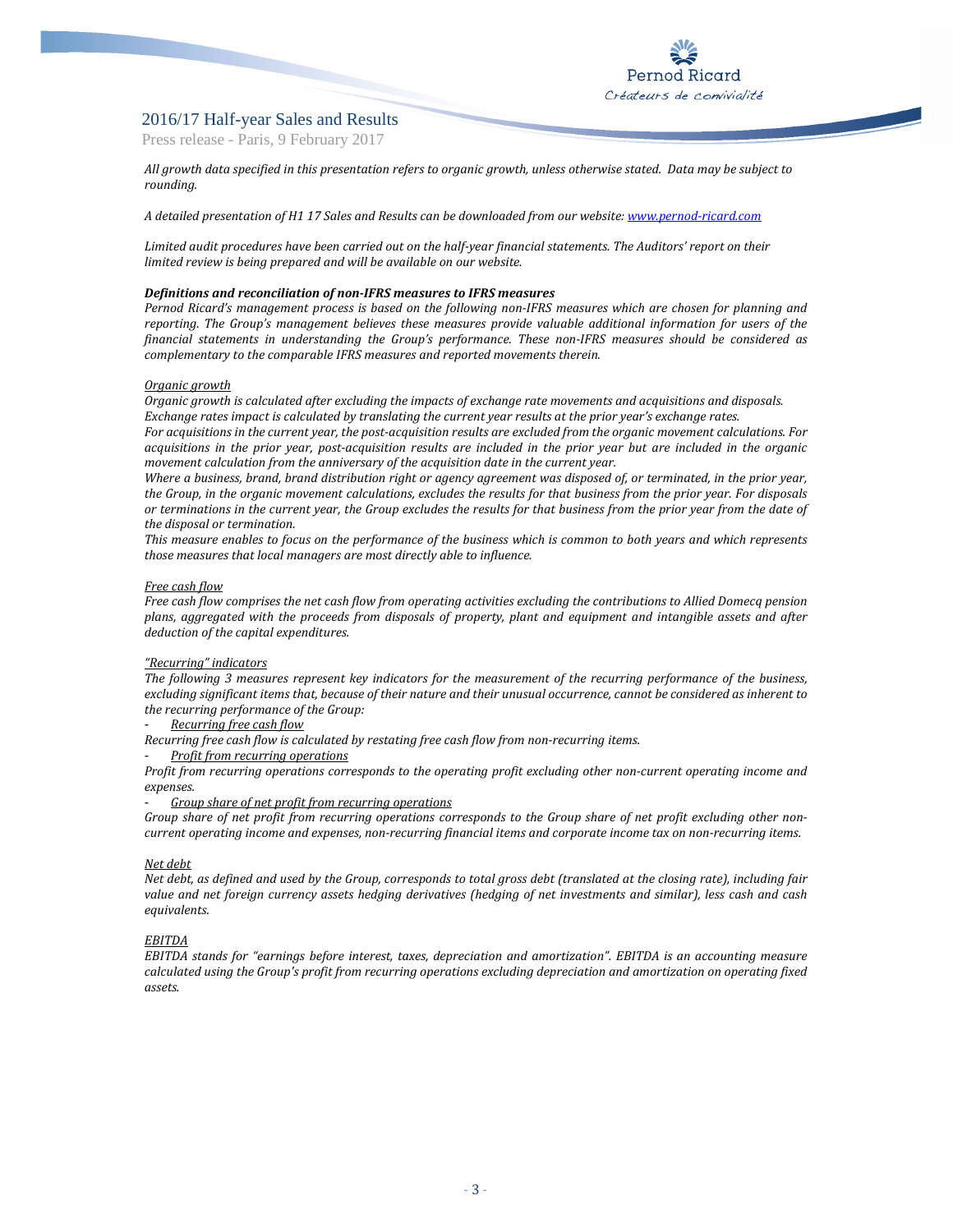

Press release - Paris, 9 February 2017

#### **About Pernod Ricard**

*Pernod Ricard is the world's n°2 in wines and spirits with consolidated Sales of € 8,682 million in FY16. Created in 1975 by the merger of Ricard and Pernod, the Group has undergone sustained development, based on both organic growth and acquisitions: Seagram (2001), Allied Domecq (2005) and Vin&Sprit (2008). Pernod Ricard holds one of the most prestigious brand portfolios in the sector: Absolut Vodka, Ricard pastis, Ballantine's, Chivas Regal, Royal Salute and The Glenlivet Scotch whiskies, Jameson Irish whiskey, Martell cognac, Havana Club rum, Beefeater gin and Malibu, Mumm and Perrier-Jouët champagnes, as well Jacob's Creek, Brancott Estate, Campo Viejo and Kenwood wines. Pernod Ricard employs a workforce of 18,500 people and operates through a decentralised organisation, with 6 "Brand Companies" and 85 "Market Companies" established in each key market. Pernod Ricard is strongly committed to a sustainable development policy and encourages responsible consumption. Pernod Ricard's strategy and ambition are based on 3 key values that guide its expansion: entrepreneurial spirit, mutual trust and a strong sense of ethics.* 

*Pernod Ricard is listed on Euronext (Ticker: RI; ISIN code: FR0000120693) and is part of the CAC 40 index.* 

#### *Contacts Pernod Ricard*

| Julia Massies / VP, Financial Communication & Investor Relations | +33 (0) 141 00 41 07 |
|------------------------------------------------------------------|----------------------|
| Sylvie Machenaud / Director External Communications              | +33 (0) 141 00 42 74 |
| Adam Ramjean / Investor Relations Manager                        | +33 (0) 141 00 41 59 |
| Emmanuel Vouin / Press Relations Manager                         | +33 (0) 141 00 44 04 |
| Apolline CELEYRON / Press Relations Officer                      | +33 (0) 141 00 40 97 |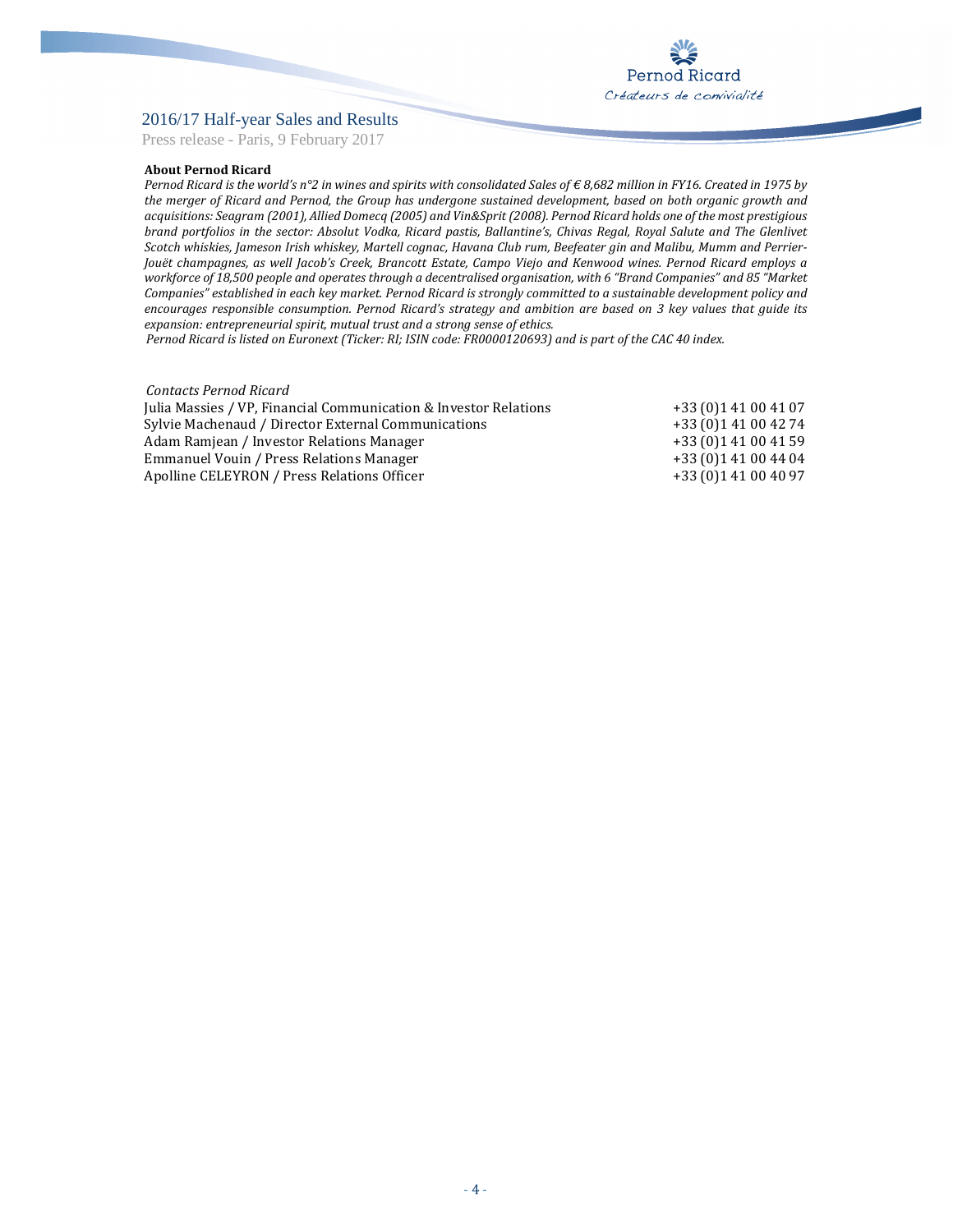

2016/17 Half-year Sales and Results Press release - Paris, 9 February 2017

# **Appendices**

**House of Brands** 

# **Strategic International Brands**



# **Strategic Local Brands**



# **Strategic Wines**

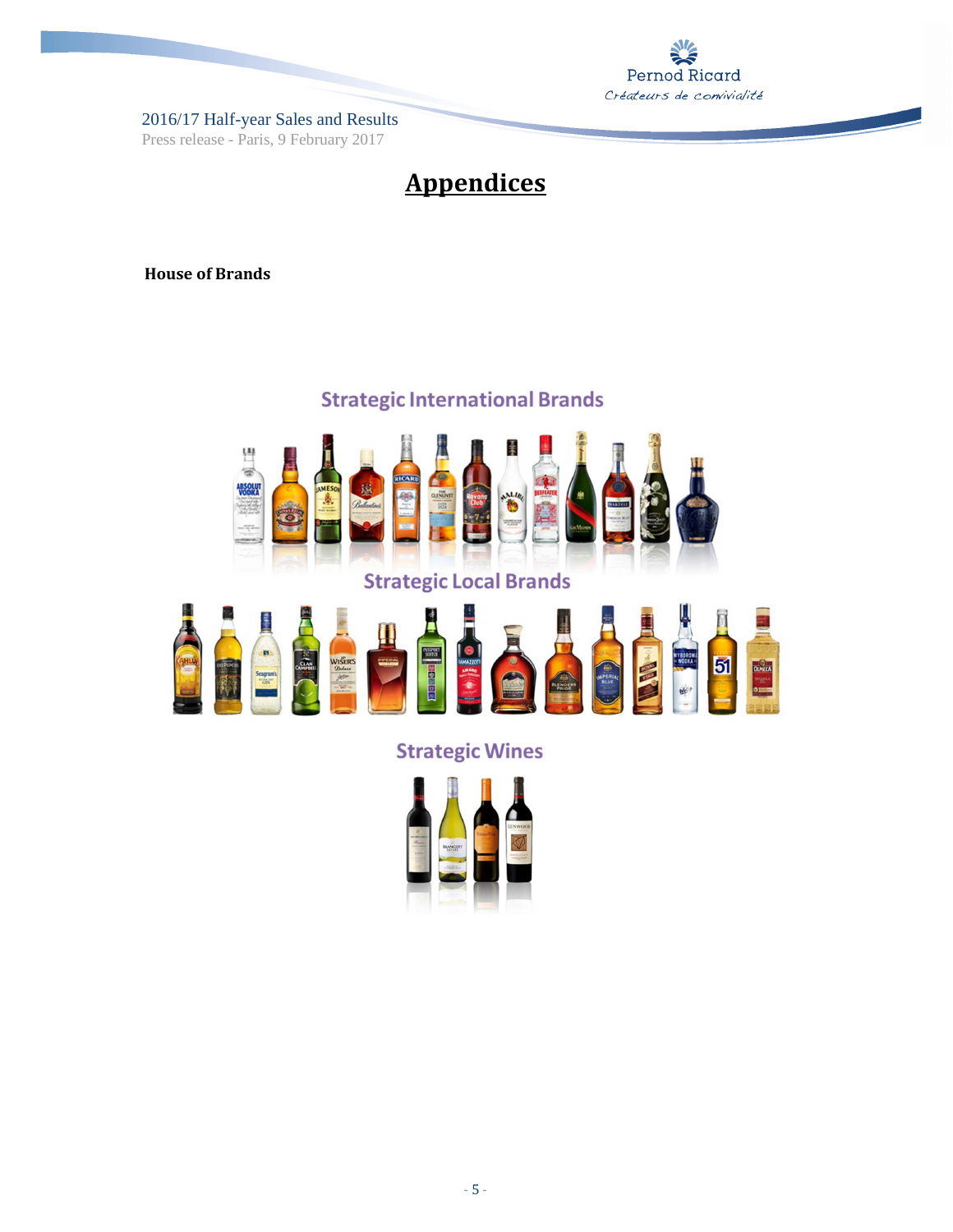

Press release - Paris, 9 February 2017

# **Emerging Markets**

| <b>Americas</b>           |                    | <b>Asia-Rest of World</b> | <b>Europe</b>   |
|---------------------------|--------------------|---------------------------|-----------------|
| Argentina                 | <b>Algeria</b>     | <b>Malaysia</b>           | Albania         |
| <b>Bolivia</b>            | Angola             | <b>Mongolia</b>           | Armenia         |
| <b>Brazil</b>             | Cambodia           | Morocco                   | Azerbaijan      |
| Caribbean                 | Cameroon           | Mozambique                | <b>Belarus</b>  |
| Chile                     | China              | <b>Namibia</b>            | <b>Bosnia</b>   |
| Colombia                  | Congo              | <b>Nigeria</b>            | <b>Bulgaria</b> |
| <b>Costa Rica</b>         | Egypt              | <b>Persian Gulf</b>       | Croatia         |
| Cuba                      | <b>Ethiopia</b>    | <b>Philippines</b>        | Georgia         |
| <b>Dominican Republic</b> | Gabon              | Senegal                   | <b>Hungary</b>  |
| Ecuador                   | Ghana              | <b>South Africa</b>       | Kazakhstan      |
| Guatemala                 | India              | Sri Lanka                 | Kosovo          |
| <b>Honduras</b>           | Indonesia          | Syria                     | Latvia          |
| Mexico                    | Iraq               | <b>Tanzania</b>           | Lithuania       |
| Panama                    | <b>Ivory Coast</b> | <b>Thailand</b>           | Macedonia       |
| Paraguay                  | Jordan             | <b>Tunisia</b>            | Moldova         |
| Peru                      | Kenya              | <b>Turkey</b>             | Montenegro      |
| <b>Puerto Rico</b>        | Laos               | Uganda                    | Poland          |
| <b>Uruguay</b>            | Lebanon            | Vietnam                   | Romania         |
| Venezuela                 | Madagascar         | Zambia                    | <b>Russia</b>   |
|                           |                    |                           | Serbia          |
|                           |                    |                           | Ukraine         |

# **Strategic International Brands Organic Growth**

|                                       | Volumes<br>H1 17<br>(in 9Lcs millions) | Organic Sales growth<br>H117 | <b>Volumes</b> | Price/mix |
|---------------------------------------|----------------------------------------|------------------------------|----------------|-----------|
| <b>Absolut</b>                        | 6.2                                    | 1%                           | 2%             | $-1%$     |
| <b>Chivas Regal</b>                   | 2.6                                    | $-1%$                        | 0%             | $-1%$     |
| <b>Ballantine's</b>                   | 3.9                                    | 6%                           | 7%             | $-1%$     |
| <b>Ricard</b>                         | 2.5                                    | 2%                           | 3%             | $-1%$     |
| Jameson                               | 3.6                                    | 20%                          | 16%            | 4%        |
| Havana Club                           | 2.3                                    | 5%                           | 7%             | $-2%$     |
| Malibu                                | 1.8                                    | 7%                           | 6%             | 0%        |
| <b>Beefeater</b>                      | 1.6                                    | 5%                           | 4%             | 1%        |
| <b>Martell</b>                        | 1.3                                    | 7%                           | 7%             | 0%        |
| <b>The Glenlivet</b>                  | 0.6                                    | 0%                           | $-1%$          | 1%        |
| <b>Royal Salute</b>                   | 0.1                                    | 3%                           | 7%             | $-4%$     |
| <b>Mumm</b>                           | 0.5                                    | 3%                           | 4%             | $-1%$     |
| Perrier-Jouët                         | 0.2                                    | 9%                           | 5%             | 4%        |
| <b>Strategic International Brands</b> | 27.2                                   | 6%                           | 5%             | $0\%$     |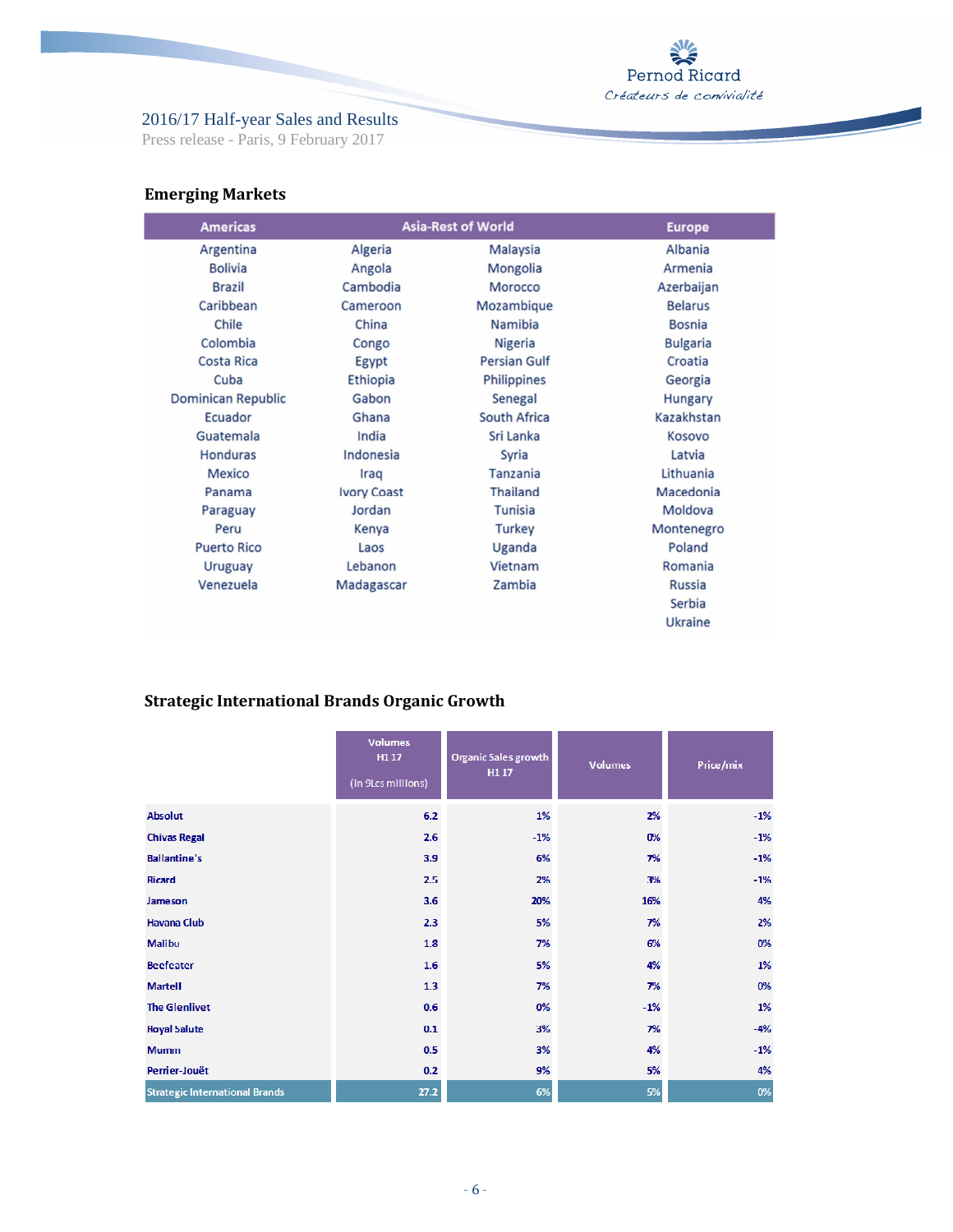

Press release - Paris, 9 February 2017

# **Sales Analysis by Period and Region**

| <b>Net Sales</b><br>(€ Million) | Q1 16 |        | Q117  |        | Change |       | <b>Organic Growth</b> |    | <b>Group Structure</b> |       | <b>Forex impact</b> |       |
|---------------------------------|-------|--------|-------|--------|--------|-------|-----------------------|----|------------------------|-------|---------------------|-------|
| <b>Americas</b>                 | 627   | 28.2%  | 649   | 28.9%  | 22     | 3%    | 52                    | 8% | (7)                    | $-1%$ | (24)                | $-4%$ |
| Asia / Rest of the World        | 938   | 42.2%  | 917   | 40.8%  | (21)   | $-2%$ | $\mathbf{1}$          | 0% | (0)                    | 0%    | (21)                | $-2%$ |
| Europe                          | 658   | 29.6%  | 682   | 30.3%  | 24     | 4%    | 38                    | 6% | 5                      | 1%    | (19)                | $-3%$ |
| World                           | 2,223 | 100.0% | 2,248 | 100.0% | 24     | 1%    | 91                    | 4% | (2)                    | 0%    | (64)                | $-3%$ |
|                                 |       |        |       |        |        |       |                       |    |                        |       |                     |       |
| <b>Net Sales</b><br>(€ Million) | Q2 16 |        | Q2 17 |        | Change |       | <b>Organic Growth</b> |    | <b>Group Structure</b> |       | <b>Forex impact</b> |       |
| <b>Americas</b>                 | 742   | 27.1%  | 782   | 27.8%  | 40     | 5%    | 43                    | 6% | $\mathbf{1}$           | 0%    | (4)                 | $-1%$ |
| Asia / Rest of the World        | 1,081 | 39.5%  | 1,123 | 39.9%  | 43     | 4%    | 51                    | 5% | (0)                    | 0%    | (8)                 | $-1%$ |
| <b>Europe</b>                   | 911   | 33.3%  | 907   | 32.3%  | (4)    | 0%    | 12                    | 1% | 5                      | 1%    | (22)                | $-2%$ |
| World                           | 2,734 | 100.0% | 2,813 | 100.0% | 79     | 3%    | 107                   | 4% | 6                      | 0%    | (34)                | $-1%$ |
|                                 |       |        |       |        |        |       |                       |    |                        |       |                     |       |
| <b>Net Sales</b><br>(€ Million) | H1 16 |        | H117  |        | Change |       | <b>Organic Growth</b> |    | <b>Group Structure</b> |       | <b>Forex impact</b> |       |
| <b>Americas</b>                 | 1,369 | 27.6%  | 1,431 | 28.3%  | 62     | 4%    | 95                    | 7% | (5)                    | 0%    | (28)                | $-2%$ |
| Asia / Rest of the World        | 2,019 | 40.7%  | 2,040 | 40.3%  | 22     | 1%    | 52                    | 3% | (0)                    | 0%    | (30)                | $-1%$ |
| <b>Europe</b>                   | 1,570 | 31.7%  | 1,589 | 31.4%  | 19     | 1%    | 50                    | 3% | 10                     | 1%    | (41)                | $-3%$ |
| World                           | 4,958 | 100.0% | 5,061 | 100.0% | 103    | 2%    | 197                   | 4% | $\overline{a}$         | 0%    | (99)                | $-2%$ |

*As of 1 July 2016, Bulk Spirits are allocated by Region according to the Regions' weight in the Group*

# **Summary Consolidated Income Statement**

| (€ millions)                                                                                                  | 31/12/2015 | 31/12/2016 | Change    |
|---------------------------------------------------------------------------------------------------------------|------------|------------|-----------|
| <b>Net sales</b>                                                                                              | 4,958      | 5,061      | 2%        |
| <b>Gross Margin after logistics costs</b>                                                                     | 3,078      | 3,158      | 3%        |
| Advertising and promotion expenses                                                                            | (908)      | (901)      | $-1%$     |
| <b>Contribution after A&amp;P expenditure</b>                                                                 | 2,170      | 2,257      | 4%        |
| Structure costs                                                                                               | (732)      | (756)      | 3%        |
| Profit from recurring operations                                                                              | 1,438      | 1,500      | 4%        |
| Financial income/(expense) from recurring operations                                                          | (217)      | (201)      | $-7%$     |
| Corporate income tax on items from recurring operations                                                       | (302)      | (334)      | 11%       |
| Net profit from discontinued operations, non-controlling interests<br>and share of net income from associates | (10)       | (9)        | $-10%$    |
| Group share of net profit from recurring operations                                                           | 909        | 957        | 5%        |
| Other operating income & expenses                                                                             | (35)       | (0)        | <b>NA</b> |
| Financial income/(expense) from non-recurring operations                                                      | (1)        | (4)        | <b>NA</b> |
| Corporate income tax on items from non recurring operations                                                   | 13         | (38)       | <b>NA</b> |
| Group share of net profit                                                                                     | 886        | 914        | 3%        |
| Non-controlling interests                                                                                     | 10         | 10         | $-3%$     |
| <b>Net profit</b>                                                                                             | 896        | 924        | 3%        |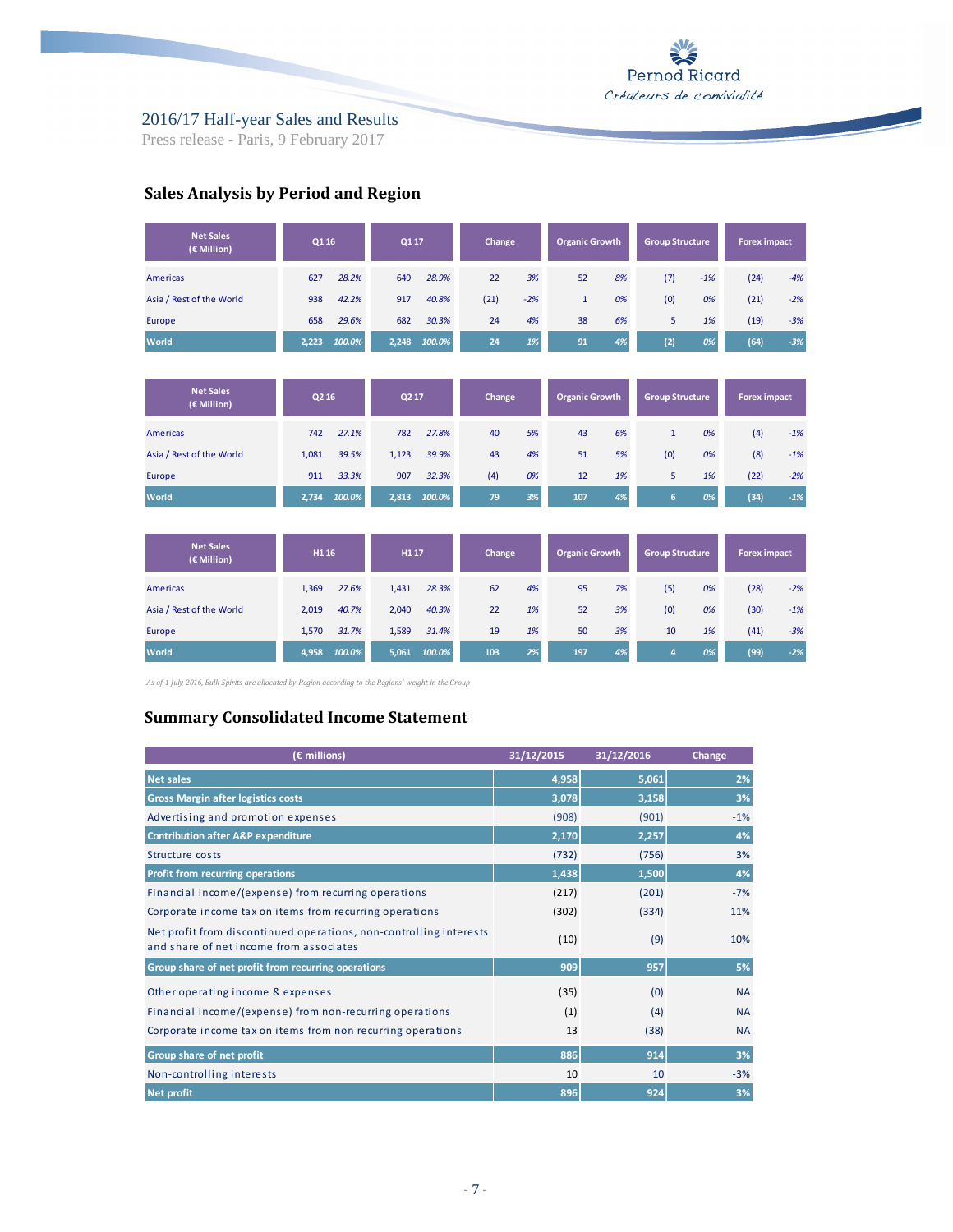

# **Profit from Recurring Operations by Region**

| (€ millions)                            | H <sub>116</sub> |        | H1 17 |        | Change |       | <b>Organic Growth</b> |    | <b>Group Structure</b> |    | <b>Forex impact</b> |       |
|-----------------------------------------|------------------|--------|-------|--------|--------|-------|-----------------------|----|------------------------|----|---------------------|-------|
| Net sales (Excl. T&D)                   | 4.958            | 100.0% | 5.061 | 100.0% | 103    | 2%    | 197                   | 4% | 4                      | 0% | (99)                | $-2%$ |
| Gross margin after logistics costs      | 3.078            | 62.1%  | 3.158 | 62.4%  | 80     | 3%    | 106                   | 3% | 3                      | 0% | (29)                | $-1%$ |
| <b>Advertising &amp; promotion</b>      | (908)            | 18.3%  | (901) | 17.8%  |        | $-1%$ | (11)                  | 1% | (1)                    | 0% | 18                  | $-2%$ |
| Contribution after A&P                  | 2.170            | 43.8%  | 2.257 | 44.6%  | 87     | 4%    | 96                    | 4% | $\overline{2}$         | 0% | (11)                | $-1%$ |
| <b>Profit from recurring operations</b> | 1,438            | 29.0%  | 1,500 | 29.6%  | 63     | 4%    | 59                    | 4% |                        | 0% | 3                   | 0%    |

**Americas**

| (€ millions)                       | H <sub>116</sub> |        | H1 17 |        | Change |     | <b>Organic Growth</b> |    | <b>Group Structure</b> |       | <b>Forex impact</b> |       |
|------------------------------------|------------------|--------|-------|--------|--------|-----|-----------------------|----|------------------------|-------|---------------------|-------|
| Net sales (Excl. T&D)              | 1.369            | 100.0% | 1.431 | 100.0% | 62     | 4%  | 95                    | 7% | (5)                    | 0%    | (28)                | $-2%$ |
| Gross margin after logistics costs | 890              | 65.0%  | 972   | 68.0%  | 82     | 9%  | 64                    | 7% | $\mathbf{0}$           | $O\%$ | 18                  | 2%    |
| <b>Advertising &amp; promotion</b> | (277)            | 20.2%  | (291) | 20.4%  | (14)   | 5%  | (19)                  | 7% | (0)                    | 0%    | 5.                  | $-2%$ |
| <b>Contribution after A&amp;P</b>  | 613              | 44.8%  | 681   | 47.6%  | 68     | 11% | 45                    | 7% | $\mathbf{0}$           | 0%    | 23                  | 4%    |
| Profit from recurring operations,  | 400              | 29.2%  | 463   | 32.4%  | 63     | 16% | 36                    | 9% | $\mathbf{0}$           | 0%    | 27                  | 7%    |

**Asia / Rest of the World**

| (€ millions)                            | H1 16 |        | H117  |        | Change |       | <b>Organic Growth</b> |       | <b>Group Structure</b> |    | Forex impact |        |
|-----------------------------------------|-------|--------|-------|--------|--------|-------|-----------------------|-------|------------------------|----|--------------|--------|
| Net sales (Excl. T&D)                   | 2.019 | 100.0% | 2.040 | 100.0% | 22     | 1%    | 52                    | 3%    | (0)                    | 0% | (30)         | $-1\%$ |
| Gross margin after logistics costs      | 1.229 | 60.9%  | 1.212 | 59.4%  | (16)   | $-1%$ | 11                    | 1%    | (0)                    | 0% | (27)         | $-2%$  |
| <b>Advertising &amp; promotion</b>      | (350) | 17.3%  | (330) | 16.2%  | 20     | $-6%$ | 13                    | $-4%$ | $\mathbf{0}$           | 0% |              | $-2%$  |
| Contribution after A&P                  | 879   | 43.6%  | 883   | 43.3%  | 3      | 0%    | 24                    | 3%    | (0)                    | 0% | (20)         | $-2%$  |
| <b>Profit from recurring operations</b> | 645   | 31.9%  | 633   | 31.0%  | (12)   | $-2%$ |                       | 1%    | $\mathbf{0}$           | 0% | (19)         | $-3%$  |

**Europe**

| $(\epsilon$ millions)                   | H1 16 |        | H <sub>1</sub> 17 |        | Change |    | <b>Organic Growth</b> |    | <b>Group Structure</b> |    | <b>Forex impact</b> |       |
|-----------------------------------------|-------|--------|-------------------|--------|--------|----|-----------------------|----|------------------------|----|---------------------|-------|
|                                         |       |        |                   |        |        |    |                       |    |                        |    |                     |       |
| Net sales (Excl. T&D)                   | 1.570 | 100.0% | 1.589             | 100.0% | 19     | 1% | 50                    | 3% | 10                     | 1% | (41)                | $-3%$ |
| Gross margin after logistics costs      | 959   | 61.1%  | 973               | 61.2%  | 15     | 2% | 31                    | 3% | 3                      | 0% | (20)                | $-2%$ |
| <b>Advertising &amp; promotion</b>      | (281) | 17.9%  | (280)             | 17.6%  |        | 0% | (4)                   | 1% | (1)                    | 0% | 6                   | $-2%$ |
| <b>Contribution after A&amp;P</b>       | 677   | 43.1%  | 693               | 43.6%  | 16     | 2% | 27                    | 4% | $\overline{2}$         | 0% | (14)                | $-2%$ |
| <b>Profit from recurring operations</b> | 393   | 25.0%  | 405               | 25.5%  | 12     | 3% | 16                    | 4% |                        | 0% | (5)                 | $-1%$ |

*As of 1 July 2016, Bulk Spirits are allocated by Region according to the Regions' weight in the Group*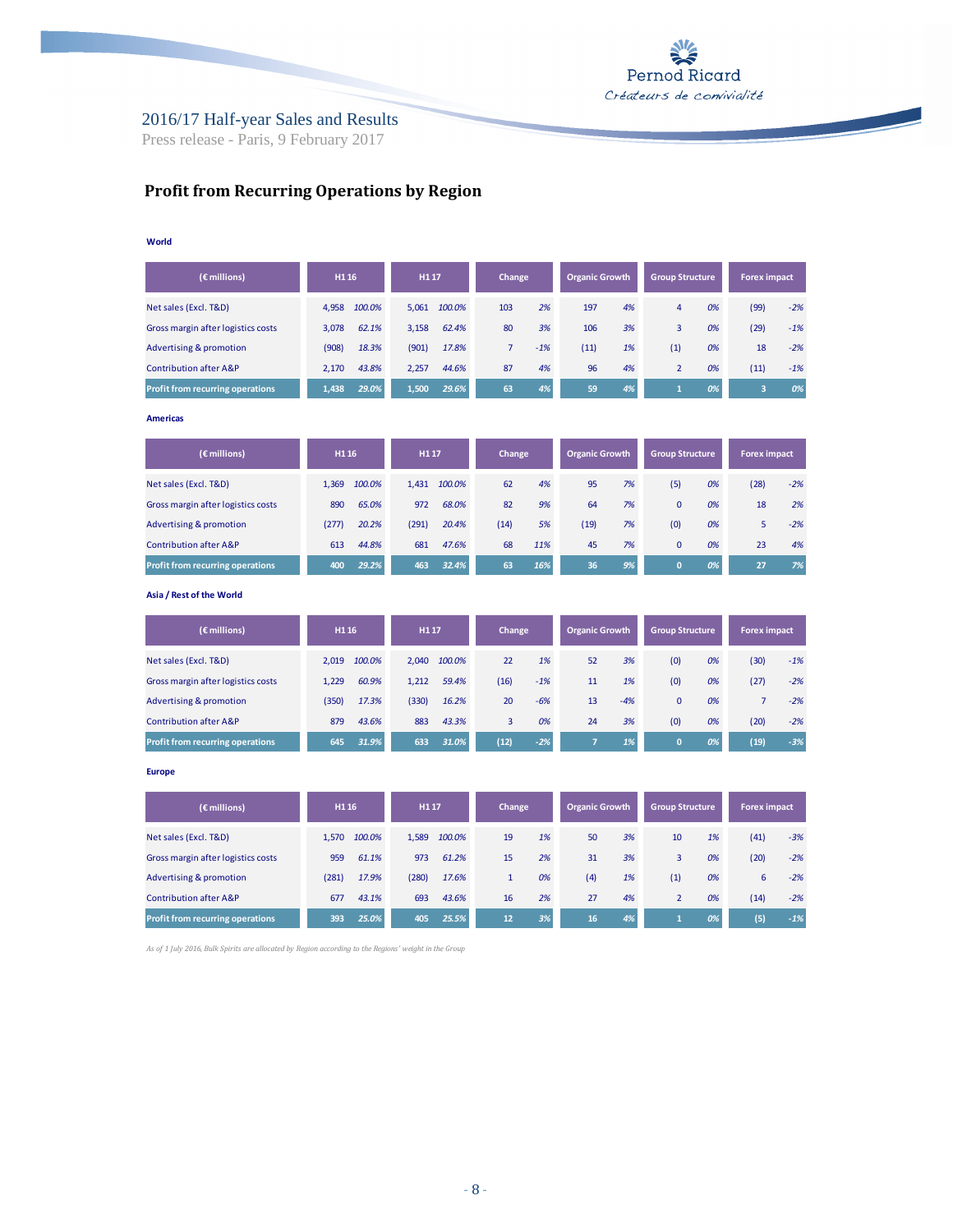

Press release - Paris, 9 February 2017

# **Foreign Exchange Impact**

| Forex impact H1 17    |            | <b>Average rates evolution</b> | <b>On Net Sales</b> | <b>On Profit from</b><br><b>Recurring</b> |      |                         |
|-----------------------|------------|--------------------------------|---------------------|-------------------------------------------|------|-------------------------|
| (€ Million)           |            |                                | H <sub>117</sub>    | %                                         |      | Operations $1$          |
| US dollar             | <b>USD</b> | 1.10                           | 1.10                | $-0.5%$                                   | 6    | $\overline{2}$          |
| Chinese yuan          | <b>CNY</b> | 7.00                           | 7.41                | 5.7%                                      | (27) | (19)                    |
| Japanese yen          | <b>JPY</b> | 134.37                         | 116.12              | $-13.6%$                                  | 12   | $\overline{7}$          |
| Argentinian peso      | <b>ARS</b> | 10.66                          | 16.67               | 56.4%                                     | (30) | (5)                     |
| <b>Pound sterling</b> | <b>GBP</b> | 0.72                           | 0.86                | 19.4%                                     | (49) | $\overline{7}$          |
| Other currencies      |            |                                |                     |                                           | (11) | 11                      |
| <b>Total</b>          |            |                                |                     |                                           | (99) | $\overline{\mathbf{3}}$ |

For Full-year FY17, a positive FX impact on PRO of c.  $\text{\large\ensuremath{\in}} 80\text{m}$  is expected<sup>2</sup>

*Notes:*

*1. Impact on PRO includes strategic hedging on Forex*

*2. Based on average FX rates for full FY 17 projected on 31 January 2017, particularly EUR/USD = 1.09*

# **Sensitivity of profit and debt to EUR/USD exchange**

Estimated impact of a **1% appreciation of the USD and linked currencies(1) (before hedging)**

| Impact on the income statement $^{(2)}$         | $(\epsilon$ millions) |
|-------------------------------------------------|-----------------------|
| <b>Profit from Recurring Operations</b>         | $+17^{(3)}$           |
| <b>Financial expenses</b>                       | (2)                   |
| <b>Pre-tax Profit from Recurring Operations</b> | $+15$                 |

| Impact on the balance sheet     | $(\epsilon$ millions) |
|---------------------------------|-----------------------|
| Increase/(decrease) in Net Debt | $+54$                 |

*(3) including +€12M on USD only*

*(1) CNY, HKD (2) Full year effect*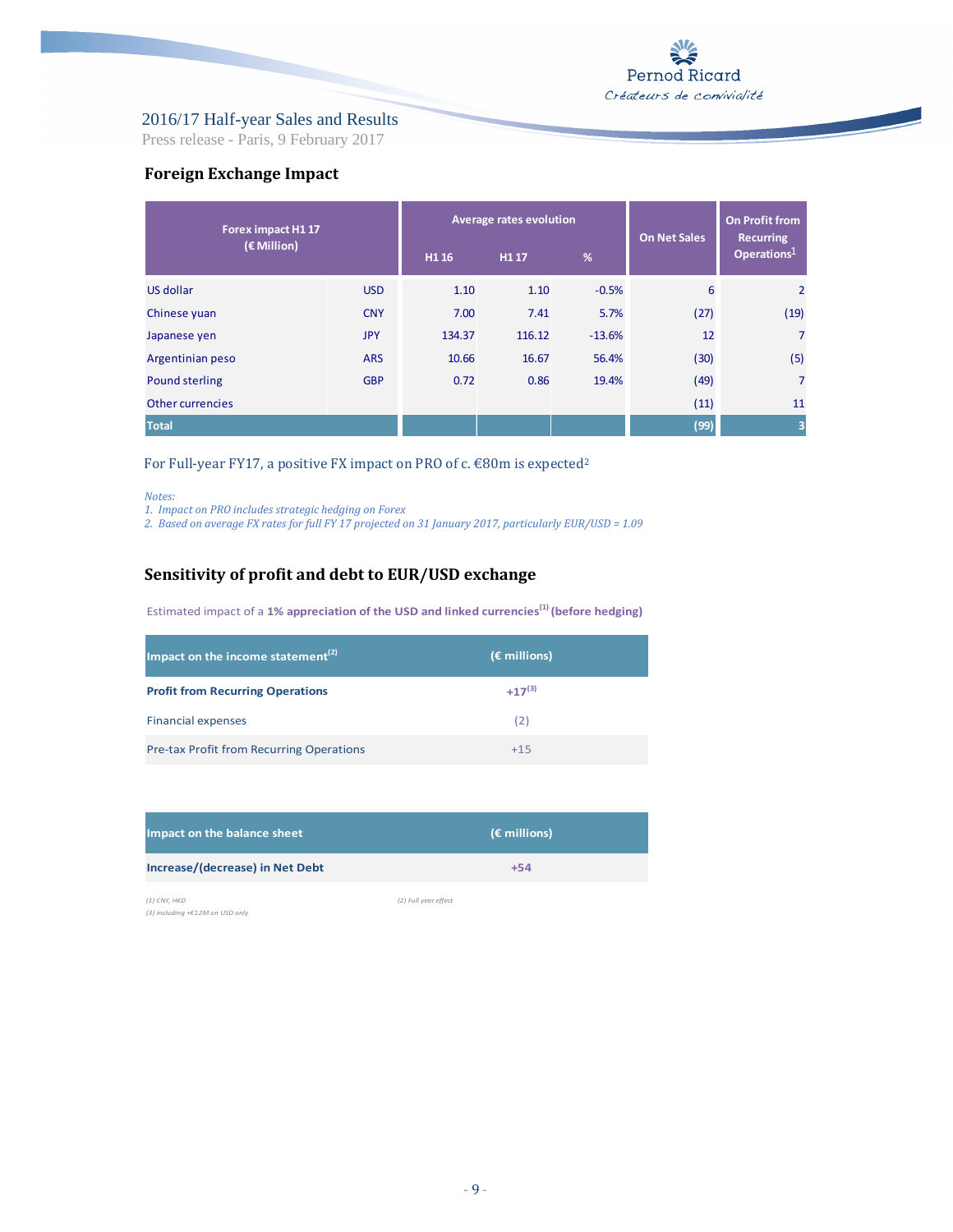

Press release - Paris, 9 February 2017

# **Balance Sheet**

| <b>Assets</b><br>(€ millions)                     | 30/06/2016 | 31/12/2016 |
|---------------------------------------------------|------------|------------|
| (Net amounts)                                     |            |            |
| <b>Non-current assets</b>                         |            |            |
| Intangible assets and goodwill                    | 17,572     | 17,953     |
| Tangible assets and other assets                  | 3,233      | 2,989      |
| Deferred tax assets                               | 2,505      | 2,527      |
| <b>Total non-current assets</b>                   | 23,310     | 23,469     |
|                                                   |            |            |
| <b>Current assets</b>                             |            |            |
| Inventories                                       | 5,294      | 5,194      |
| Receivables (*)                                   | 1,068      | 1,924      |
| Other current assets                              | 251        | 232        |
| Tax receivable                                    | 92         | 117        |
| Cash and cash equivalents and current derivatives | 577        | 764        |
| <b>Total current assets</b>                       | 7,282      | 8,232      |
|                                                   |            |            |
| Assets held for sale                              | 6          | 51         |
|                                                   |            |            |
| <b>Total assets</b>                               | 30,598     | 31,752     |
|                                                   |            |            |
| (*) after disposals of receivables of:            | 520        | 913        |

| Liabilities and shareholders' equity<br>(€ millions)                                                                                                                                        | 30/06/2016                                          | 31/12/2016                                          |
|---------------------------------------------------------------------------------------------------------------------------------------------------------------------------------------------|-----------------------------------------------------|-----------------------------------------------------|
| <b>Group Shareholders' equity</b>                                                                                                                                                           | 13,337                                              | 13,850                                              |
| Non-controlling interests                                                                                                                                                                   | 169                                                 | 171                                                 |
| of which profit attributable to non-controlling interests                                                                                                                                   | 20                                                  | 10                                                  |
| <b>Total Shareholders' equity</b>                                                                                                                                                           | 13,506                                              | 14,021                                              |
| Non-current provisions and deferred tax liabilities<br>Bonds non-current                                                                                                                    | 4,718<br>7,078                                      | 4,842<br>7,260                                      |
| Non-current financial liabilities and derivative instruments                                                                                                                                | 341                                                 | 220                                                 |
| <b>Total non-current liabilities</b>                                                                                                                                                        | 12,137                                              | 12,322                                              |
| Current provisions<br>Operating payables<br>Other operating payables<br>Tax payable<br>Bonds - current<br>Current financial liabilities and derivatives<br><b>Total current liabilities</b> | 167<br>1,688<br>909<br>101<br>1,884<br>207<br>4,955 | 136<br>2,010<br>709<br>242<br>1,959<br>353<br>5,409 |
| Liabilities held for sale<br>Total liabilities and shareholders' equity                                                                                                                     | $\Omega$<br>30,598                                  | $\Omega$<br>31,752                                  |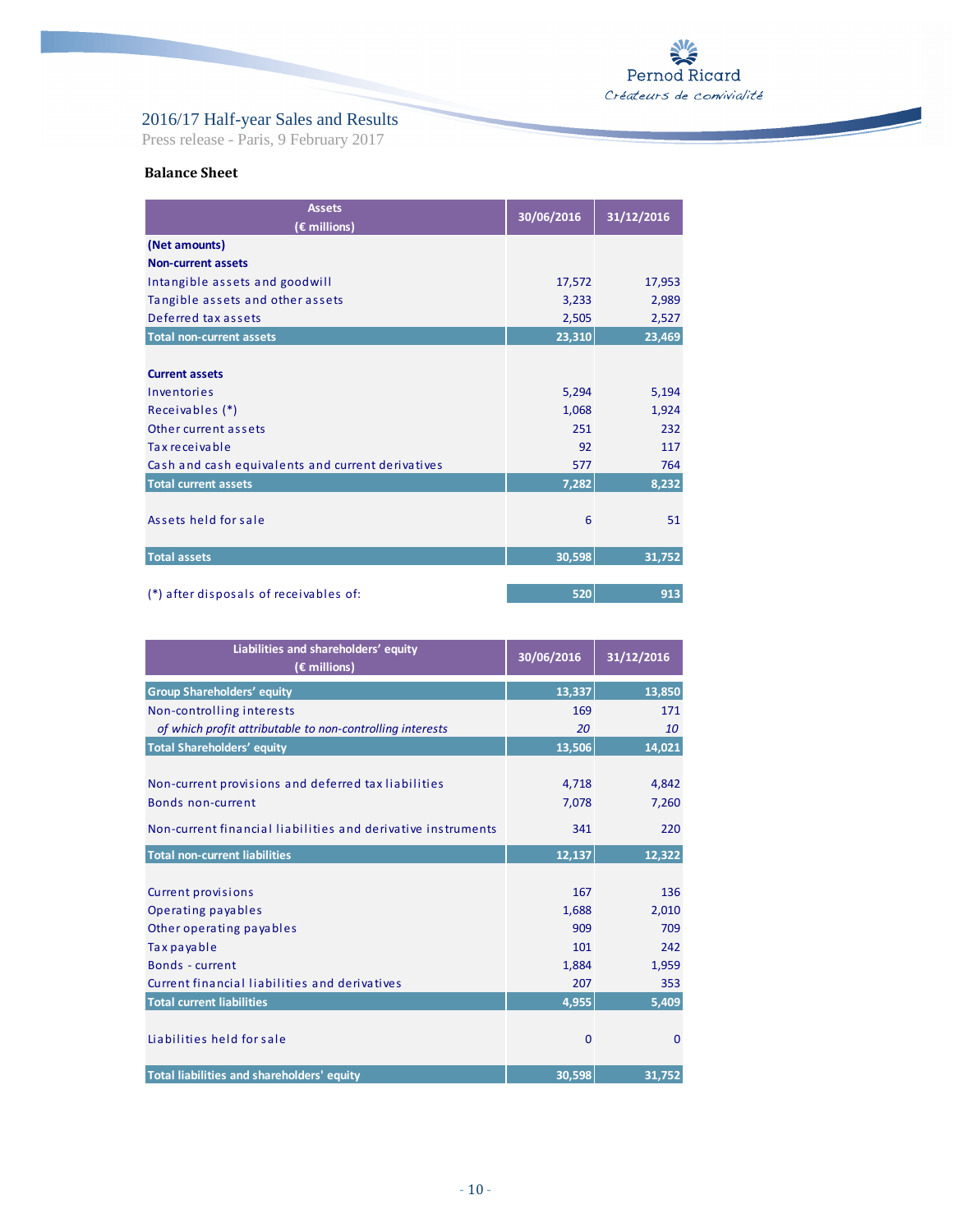

Press release - Paris, 9 February 2017

### **Analysis of Working Capital Requirement**

| (€ millions)                                      | June<br>2015                     | <b>December</b><br>2015 | June<br>2016   | <b>December</b><br>2016 | <b>H1 16 WC</b><br>change* | <b>H117WC</b><br>$change*$ |
|---------------------------------------------------|----------------------------------|-------------------------|----------------|-------------------------|----------------------------|----------------------------|
|                                                   |                                  |                         |                |                         |                            |                            |
| Aged work in progress                             | 4,430                            | 4,416                   | 4,364          | 4,331                   | 45                         | 8                          |
| Advances to suppliers for wine and ageing spirits | 8                                | 13                      | 5              | 16                      | 6                          | 11                         |
| Payables on wine and ageing spirits               | 107                              | 148                     | 109            | 140                     | 42                         | 31                         |
| Net aged work in progress                         | 4,331                            | 4,281                   | 4,260          | 4,207                   | $\overline{9}$             | (12)                       |
|                                                   |                                  |                         |                |                         |                            |                            |
| Trade receivables before factoring/securitization | 1,674                            | 2,571                   | 1,517          | 2,745                   | 956                        | 1,192                      |
| Advances from customers                           | 3                                | 1                       | $\overline{2}$ | 17                      | (2)                        | 15                         |
| Other receivables                                 | 305                              | 312                     | 305            | 297                     | 12                         | (3)                        |
| Other inventories                                 | 847                              | 824                     | 857            | 784                     | (3)                        | (76)                       |
| Non-aged work in progress                         | 73                               | 71                      | 73             | 80                      | $\mathbf{0}$               | $\overline{7}$             |
| Trade payables and other                          | 2,208                            | 2,419                   | 2,168          | 2,521                   | 253                        | 322                        |
| <b>Gross operating working capital</b>            | 689                              | 1,359                   | 582            | 1,367                   | 715                        | 783                        |
|                                                   |                                  |                         |                |                         |                            |                            |
| Factoring/Securitization impact                   | 591                              | 861                     | 520            | 913                     | (270)                      | (386)                      |
| <b>Net Operating Working Capital</b>              | 98                               | 497                     | 62             | 454                     | 445                        | 397                        |
|                                                   |                                  |                         |                |                         |                            |                            |
| <b>Net Working Capital</b>                        | 4,428                            | 4,778                   | 4,322          | 4,661                   | 455                        | 385                        |
|                                                   |                                  |                         |                |                         |                            |                            |
| * without FX effects and reclassifications        | Of which recurring variation     |                         |                | 459                     | 374                        |                            |
|                                                   | Of which non recurring variation |                         |                |                         | (4)                        | 10                         |
|                                                   |                                  |                         |                |                         |                            |                            |

# **Net Debt**

| (€ millions)                                         | 31/12/2015                    |       |              | 31/12/2016     |       |              |
|------------------------------------------------------|-------------------------------|-------|--------------|----------------|-------|--------------|
|                                                      | <b>Current</b><br>Non-current |       | <b>Total</b> | <b>Current</b> |       | <b>Total</b> |
| <b>Bonds</b>                                         | 1,390                         | 7,562 | 8,951        | 1,959          | 7,260 | 9,218        |
| Syndicated loan                                      | $\mathbf{0}$                  | 138   | 138          |                |       |              |
| Commercial paper                                     | 298                           |       | 298          | 30             |       | 30           |
| Other loans and long-term debts                      | 149                           | 177   | 325          | 276            | 167   | 443          |
| <b>Other financial liabilities</b>                   | 447                           | 315   | 761          | 306            | 167   | 473          |
| <b>GROSS FINANCIAL DEBT</b>                          | 1,836                         | 7,876 | 9,712        | 2,265          | 7,427 | 9,692        |
| Fair value hedge derivatives - assets                | (14)                          | (57)  | (72)         |                | (29)  | (29)         |
| Fair value hedge derivatives - liabilities           |                               |       |              |                | 9     | 9            |
| Fair value hedge derivatives                         | (14)                          | (57)  | (72)         |                | (20)  | (20)         |
| Net investment hedge derivatives - assets            |                               |       |              |                |       |              |
| Net investment hedge derivatives -liabilities        |                               |       |              |                |       |              |
| Net investment hedge derivatives                     |                               |       |              |                |       |              |
| Net asset hedging derivative instruments - assets    |                               |       |              |                |       |              |
| Net asset hedging derivative instruments-liabilities | 141                           |       | 141          | 9              |       | 9            |
| Net asset hedging derivative instruments             | 141                           |       | 141          | 9              |       | 9            |
| <b>Financial debt after hedging</b>                  | 1,963                         | 7,819 | 9,782        | 2,274          | 7,407 | 9,681        |
| <b>Cash and cash equivalents</b>                     | (524)                         |       | (524)        | (728)          |       | (728)        |
| <b>Net financial debt</b>                            | 1,439                         | 7,819 | 9,258        | 1,546          | 7,407 | 8,953        |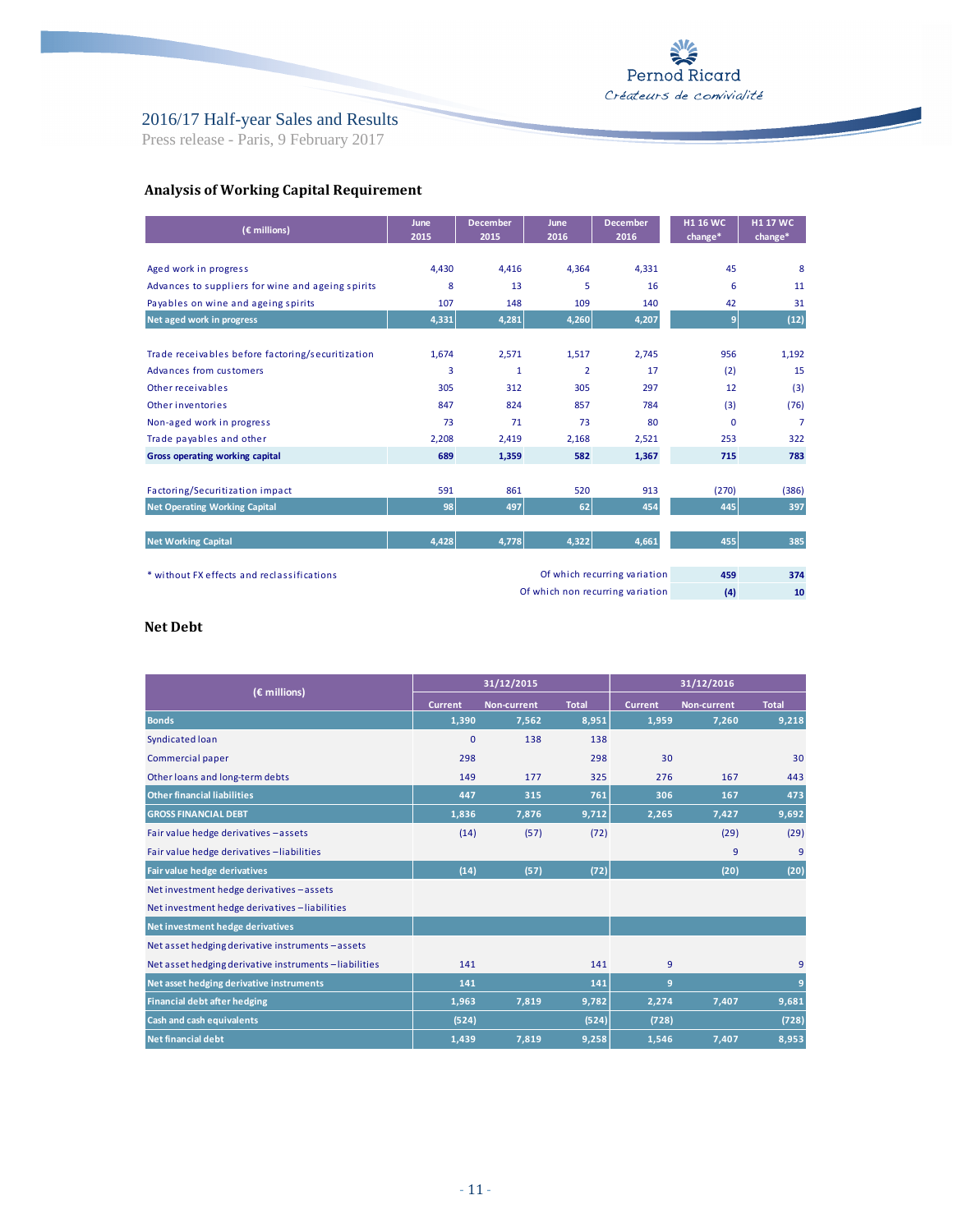

Press release - Paris, 9 February 2017

### **Change in Net Debt**

| (€ millions)                                                                                                | 31/12/2015   | 31/12/2016     |
|-------------------------------------------------------------------------------------------------------------|--------------|----------------|
| Operating profit                                                                                            | 1,403        | 1,500          |
| Depreciation and amortisation                                                                               | 107          | 106            |
| Net change in impairment of goodwill, PPE and intangible assets                                             | $\mathbf{1}$ | $\overline{4}$ |
| Net change in provisions                                                                                    | (77)         | (75)           |
| Retreatment of contributions to pension plans acquired from Allied Domecq                                   | 43           | $\overline{4}$ |
| Changes in fair value on commercial derivatives and biological assets                                       | 4            | $\mathbf{1}$   |
| Net (gain)/loss on disposal of assets                                                                       | (0)          | (10)           |
| Share-based payments                                                                                        | 15           | 20             |
| Self-financing capacity before interest and tax                                                             | 1,495        | 1,551          |
| Decrease / (increase) in working capital requirements                                                       | (455)        | (385)          |
| Net interest and tax payments                                                                               | (391)        | (363)          |
| Net acquisitions of non financial assets and others                                                         | (159)        | (145)          |
| <b>Free Cash Flow</b>                                                                                       | 490          | 658            |
| of which recurring Free Cash Flow                                                                           | 544          | 741            |
| Net disposal of financial assets and activities, contributions to pension plans acquired from Allied Domecq | (40)         | (0)            |
| Dividends paid                                                                                              | (483)        | (501)          |
| (Acquisition) / Disposal of treasury shares and others                                                      | (28)         | (23)           |
| Decrease / (increase) in net debt (before currency translation adjustments)                                 | (60)         | 134            |
| Foreign currency translation adjustment                                                                     | (177)        | (371)          |
| Decrease / (increase) in net debt (after currency translation adjustments)                                  | (237)        | (237)          |
| Initial net debt                                                                                            | (9,021)      | (8,716)        |
| Final net debt                                                                                              | (9,258)      | (8,953)        |

### **Debt Maturity at 31 December 2016**



• Available cash at end December 2016:  $\epsilon$ 0.7bn in cash and  $\epsilon$ 2.4bn in available credit facilities (syndicated credit coming to maturity in October 2018)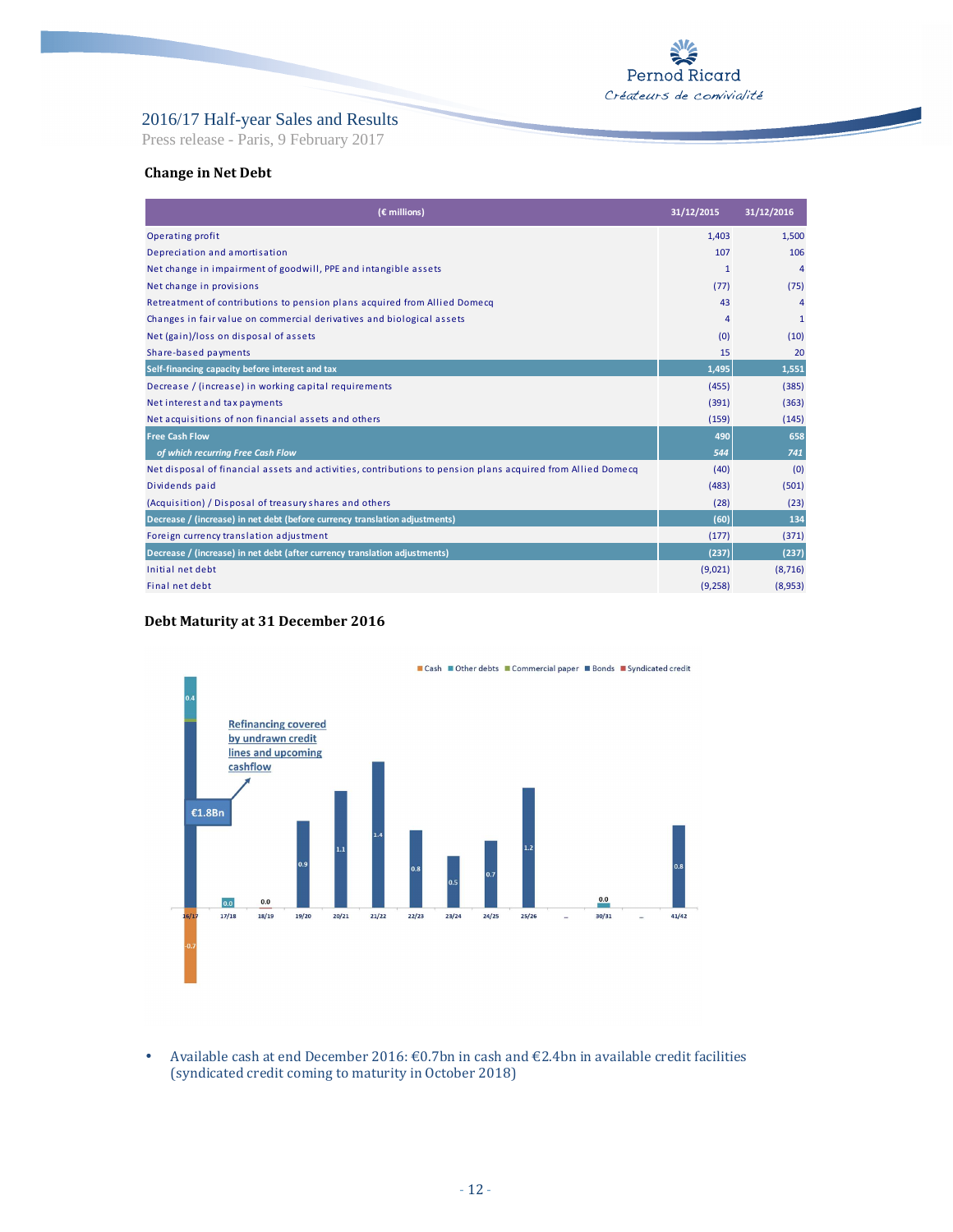

Press release - Paris, 9 February 2017



## **Gross Debt Hedging at 31 December 2016**

• Large part of Gross debt at fixed rates (81%)

• As of January 2017, the Gross Debt in USD has been reduced to 57% (vs. 62% at 31/12/2016)

| <b>Currency</b> | Par value                                                                             | <b>Coupon</b>              | <b>Issue date</b> | <b>Maturity date</b>                   |
|-----------------|---------------------------------------------------------------------------------------|----------------------------|-------------------|----------------------------------------|
|                 |                                                                                       |                            |                   |                                        |
|                 | € 1,000 m                                                                             | 5.000%                     | 15/03/2011        | 15/03/2017                             |
|                 | € 850 m                                                                               | 2.000%                     | 20/03/2014        | 22/06/2020                             |
| <b>EUR</b>      | € 650 m                                                                               | 2.125%                     | 29/09/2014        | 27/09/2024                             |
|                 | € 500 m                                                                               | 1.875%                     | 28/09/2015        | 28/09/2023                             |
|                 | € 600 m                                                                               | 1.500%                     | 17/05/2016        | 18/05/2026                             |
|                 |                                                                                       |                            |                   |                                        |
|                 | \$1,000 m                                                                             | 5.750%                     | 07/04/2011        | 07/04/2021                             |
| <b>USD</b>      | $$1,500$ m                                                                            | 4.450%                     | 25/10/2011        | 15/01/2022                             |
|                 | \$2,500 m o/w:<br>$$850$ m at 5 years<br>\$800 m at 10.5 years<br>\$850 m at 30 years | 2.950%<br>4.250%<br>5.500% | 12/01/2012        | 15/01/2017<br>15/07/2022<br>15/01/2042 |
|                 | \$201 m                                                                               | Libor 6m + spread          | 26/01/2016        | 26/01/2021                             |
|                 | \$600 m                                                                               | 3.250%                     | 08/06/2016        | 08/06/2026                             |

## **Bond Details**